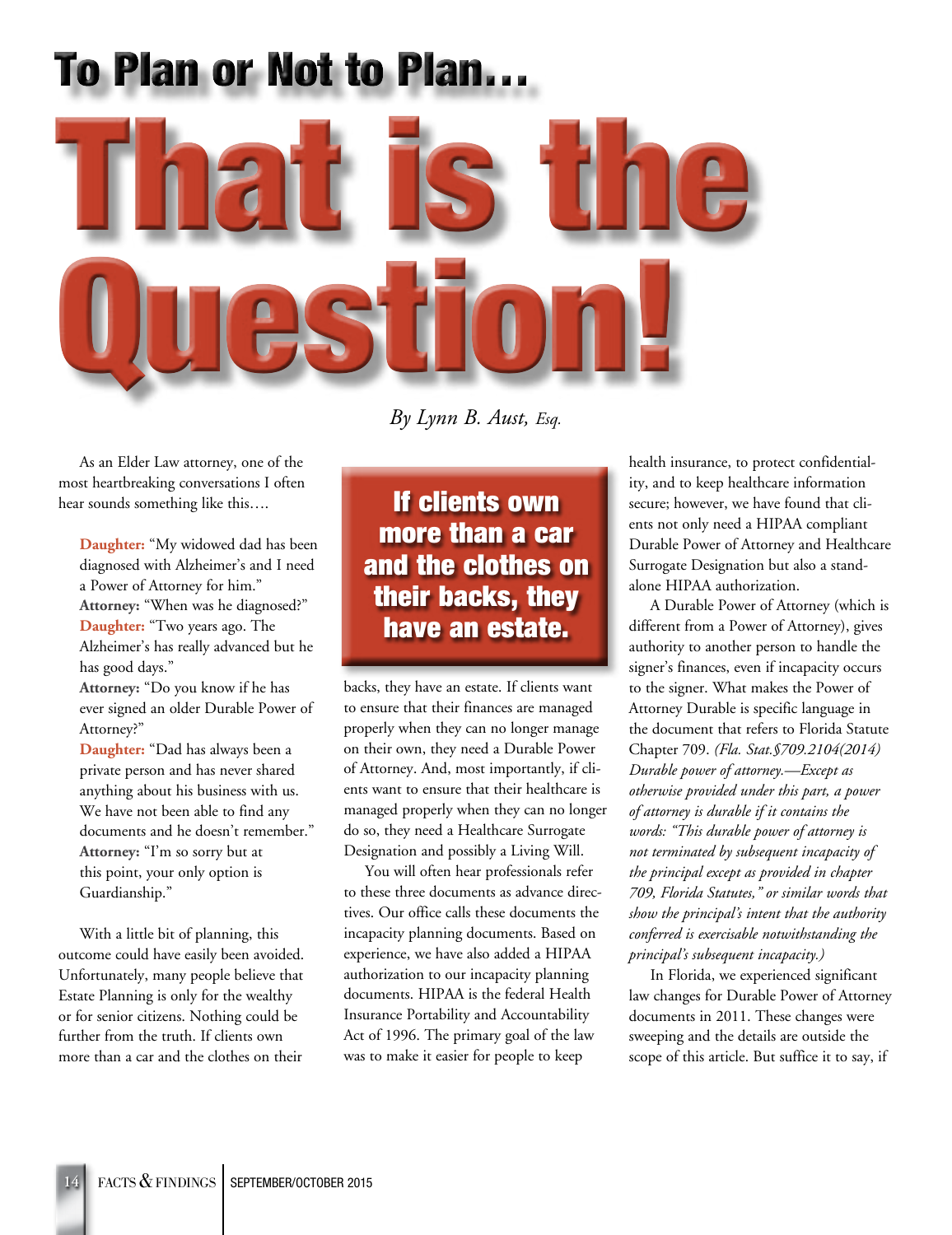

you have clients with documents older than 2011, they may want to have their estate planning attorney review them for current law compliance. If their documents are older than 2004, these documents will not be HIPAA compliant and clients should definitely have new Durable Powers of Attorney prepared.

A Healthcare Surrogate Designation, as mentioned earlier, permits clients to designate someone to make their healthcare decisions, if they are unable. These healthcare decisions are limited in scope. Some examples include: choosing a medical facility, choosing a doctor, and deciding which medical tests will be performed. Typically, Healthcare Surrogate Designations are not used for end-of-life scenarios but for ongoing healthcare decisions.

A Living Will is a legal document that allows clients to memorialize, in writing,

their end of life decisions. Often a Living Will is confused with a Last Will and Testament and a DNR. A Last Will and Testament is the roadmap for the Probate Court that specifies who will inherit the decedent's assets after death. A Do Not Resuscitate, often referred to as a DNR, is a hospital order that is authorized by the family of the person who is ill or injured. A Living Will is directed by a client who typically is not in a life threatening situation. Living Wills do not designate a person to make the decisions for the client but, instead, Living Wills designate a person to institute the client's pre-defined wishes for end-of-life scenarios.

A Living Will becomes effective only when the client is incapacitated *and* one of three end-of-life scenarios exist. The three scenarios are terminal conditions, end-stage conditions, and persistent vegetative states.

- **A terminal condition is** a condition caused by injury, disease, or illness from which there is no reasonable medical probability of recovery and which, without treatment, can be expected to cause death.
- **An end-stage condition is** an irreversible condition caused by injury, disease, or illness which has resulted in progressively severe and permanent deterioration, and for which, to a reasonable degree of medical probability, treatment of the irreversible condition would be ineffective.
- **A persistent vegetative state is** a permanent and irreversible condition of unconsciousness in which there is (a) the absence of voluntary action or cognitive behavior of any kind or (b) an inability to communicate or interact purposefully with the environment.

Some law firms combine the Durable Power of Attorney and the Healthcare Surrogate Designation. Our firm does not for three reasons.

- 1. First, many times the client does not want the same people designated in the power of attorney and the healthcare surrogate documents.
- 2. Second, for privacy reasons, many clients don't want their healthcare providers to have information about who will handle their finances and vice versa.
- 3. Finally, if a law change causes the document to be ineffective, the client loses two important safeguards to avoid guardianship.

Guardianship is time consuming, expensive, intrusive, and completely avoidable if clients plans properly while they are still able. The guardianship process is two-fold. The first part is to determine the capacity or lack of capacity of the person needing help, called the *Ward*. The court appoints a three-member panel of mental

*continued on page 16*